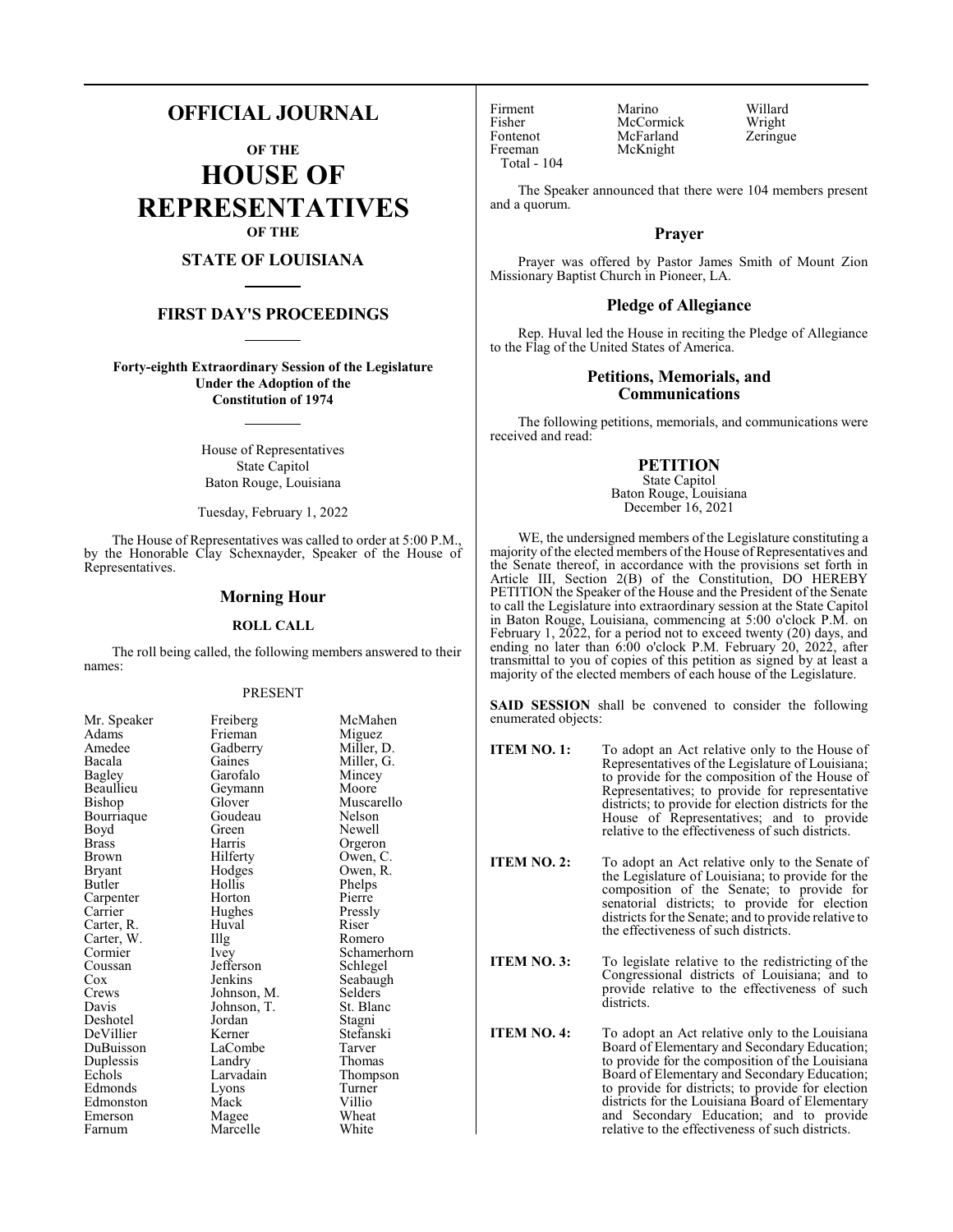# Page 2 HOUSE

1st Day's Proceedings - February 1, 2022

Gary L. Smith, Jr.<br>Barbara Reich Freiberg<br>Lawrence "Larry" Frien Jeremy Stine Lawrence "Larry" Frieman Kirk Talbot Foy Bryan Gadberry<br>Rick Ward, III Fonathan Goudeau

Mack "Bodi" White<br>Glen Womack

Jonathan Goudeau<br>Kyle M. Green, Jr.

Stephanie Hilferty Valarie Hodges Mike Huval John R. Illg, Jr. Barry Ivey

Edward C. "Ted" James Patrick O. Jefferson Samuel Jenkins C. Travis Johnson Michael Johnson Edmond Jordan Timothy P. Kerner Jeremy LaCombe Mandie Landry Ed Larvadain, III Rodney Lyons C. Denise Marcelle Jack McFarland Scott McKnight Wayne McMahen Blake Miguez

**ITEM NO. 5:** To adopt an Act relative only to the Louisiana Public Service Commission; to provide for the composition of the Louisiana Public Service Commission districts; to provide for election districts for the Louisiana Public Service Commission; and to provide relative to the effectiveness of such districts. **ITEM NO. 6:** To adopt an Act relative only to the Supreme Court of Louisiana; to provide for election districts for the Supreme Court; and to provide relative to the effectiveness of such districts. **SENATORS REPRESENTATIVES** Patrick Page Cortez Clay Schexnayder<br>Beth Mizell Tanner Magee Tanner Magee<br>Roy Daryl Adams R.L. "Bret" Allain II Roy Daryl Adams Regina Ashford Barrow Beryl Amedee Regina Ashford Barrow Beryl Amede<br>Louis C. "Louie" Bernard Tony Bacala Louis C. "Louie" Bernard Tony Bacala Gerald Boudreaux Larry Bagley Joseph "Joe" Bouie Jr. Gerald "Beau" Beaullieu, IV Stuart J. Bishop<br>Ryan Bourriaque Stewart A. Cathey, Jr. Ryan Bourriac<br>Heather Miley Cloud Delisha Boyd Heather Miley Cloud Delisha Bo<br>Patrick Connick Ken Brass Patrick Connick<br>
Michael A. "Big Mike" Fesi Chad Brown Michael A. "Big Mike" Fesi<br>Cleo Fields Cleo Fields Marcus Anthony Bryant<br>
Franklin J. Foil Barbara Carpenter Barbara Carpenter<br>R. Dewith Carrier James "Jimmy" Harris R. Dewith Carr<br>J. Cameron Henry Jr. Mack Cormier J. Cameron Henry Jr.<br>Bob Hensgens Bob Hensgens Raymond J. Crews<br>
Sharon W. Hewitt Daryl Andrew Des Sharon W. Hewitt Daryl Andrew Deshotel<br>Eddie J. Lambert Phillip DeVillier Eddie J. Lambert Phillip DeVillier W. Jay Luneau Mary DuBuisson<br>
Patrick McMath Royce Duplessis Patrick McMath Royce Duplessis<br>
Barry S. Milligan Michael Charles Michael Charles Echols Robert M. Mills **Rick Edmonds**<br>
John "Jay" Morris Kathy Edmonston John "Jay" Morris Kathy Edmons<br>Barrow Peacock Julie Emerson Barrow Peacock Karen Carter Peterson Les Farnum<br>
J. Rogers Pope Adrian Fisher J. Rogers Pope<br>Edward J. Price Edward J. Price Bryan Fontenot<br>
Mike Reese Aimee Adatto F Mike Reese Aimee Adatto Freeman<br>Gary L. Smith, Jr. Barbara Reich Freiberg Dustin Miller Gregory A. Miller Buddy Mincey, Jr. Richard Nelson Candace N. Newell Joseph A. Orgeron Charles Owen Tammy T. Phelps Vincent J. Pierre Thomas A. Pressly Neil Riser Troy D. Romero Laurie Schlegel Vincent "Vinney" St. Blanc, III Joseph A. Stagni John M. Stefanski Phillip Eric Tarver Polly Thomas Francis C. Thompson Christopher Turner Debbie Villio William "Bill" Wheat, Jr. Malinda White Matthew Willard Jerome Zeringue **IN WITNESS WHEREOF,** We have hereunto set our hands officially and caused to be affixed the Seals of the House of Representatives and of the Senate, at the Capitol, in the city of Baton Rouge, on this 11<sup>th</sup> day of January, 2022. YOLANDA J. DIXON MICHELLE D. FONTENOT<br>Secretary of the Senate Clerk of the House of Representatives Clerk of the House of Representatives **STATE OF LOUISIANA LEGISLATURE OF LOUISIANA** Baton Rouge **PROCLAMATION** By virtue of the authority vested in us by Paragraph B of Section 2 of Article III of the Constitution of Louisiana and by R.S. 24:11, upon receipt of the written petition of a majority of the elected members of each house, WE, Patrick Page Cortez, President of the

Representatives,

#### **HEREBY CALL AND CONVENE THE LEGISLATURE OF THE LOUISIANA INTO EXTRAORDINARY SESSION**

Senate and Clay Schexnayder, Speaker of the House of

to convene at the State Capitol, in the city of Baton Rouge, Louisiana, during twenty (20) calendar days, beginning at 5:00 p.m. on the 1st day of February, 2022, and ending no later than 6:00 p.m. on the 20th day of February, 2022. The power to legislate at such session shall be limited, under penalty of nullity, to the following specifically enumerated objects:

- **ITEM NO. 1:** To adopt an Act relative only to the House of Representatives of the Legislature of Louisiana; to provide for the composition of the House of Representatives; to provide for representative districts; to provide for election districts for the House of Representatives; and to provide relative to the effectiveness of such districts.
- **ITEM NO. 2:** To adopt an Act relative only to the Senate of the Legislature of Louisiana; to provide for the composition of the Senate; to provide for senatorial districts; to provide for election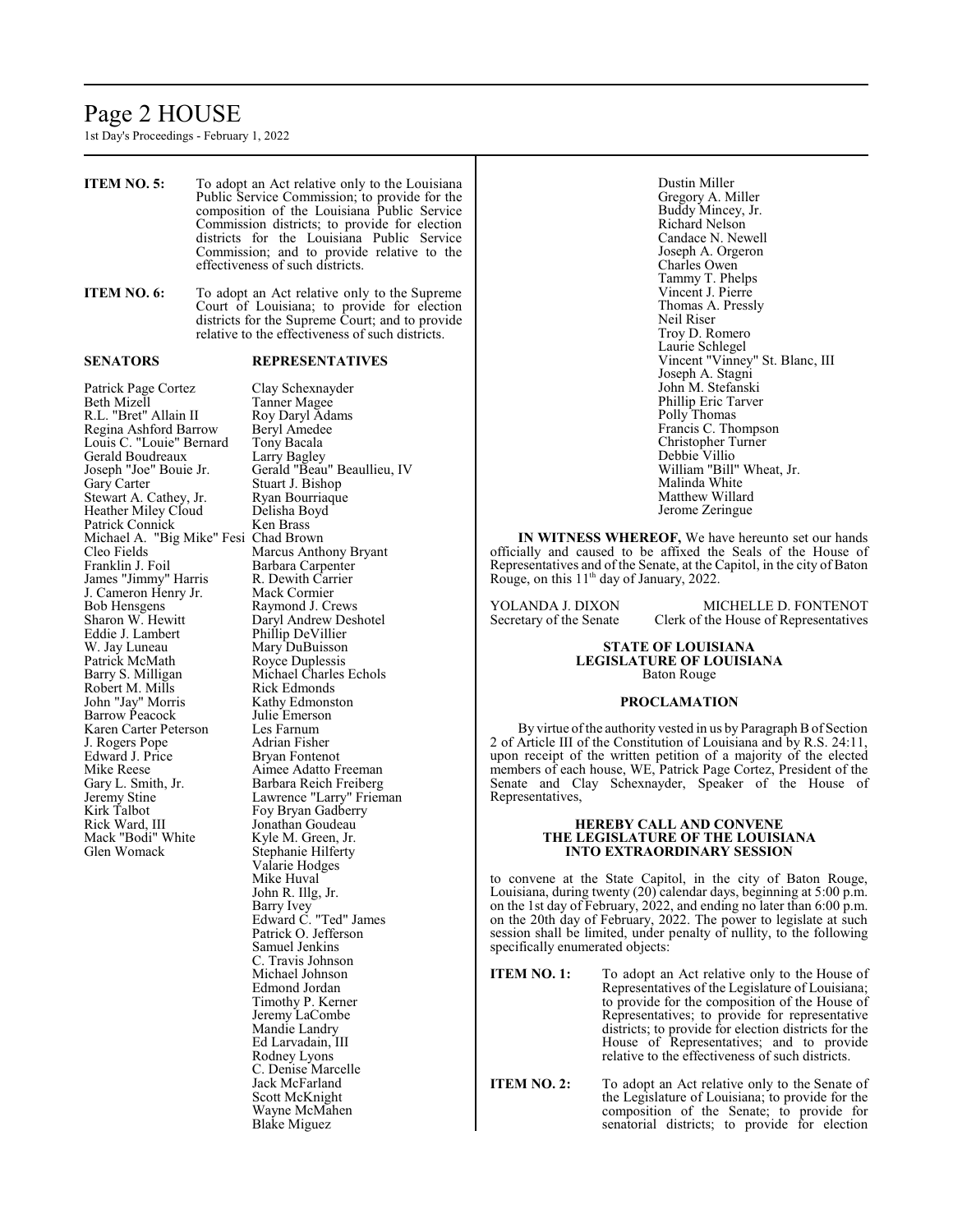# Page 3 HOUSE

1st Day's Proceedings - February 1, 2022

districts for the Senate; and to provide relative to the effectiveness of such districts.

**ITEM NO. 3:** To legislate relative to the redistricting of the Congressional districts of Louisiana; and to provide relative to the effectiveness of such districts.

**ITEM NO. 4:** To adopt an Act relative only to the Louisiana Board of Elementary and Secondary Education; to provide for the composition of the Louisiana Board of Elementary and Secondary Education; to provide for districts; to provide for election districts for the Louisiana Board of Elementary and Secondary Education; and to provide relative to the effectiveness of such districts.

- **ITEM NO. 5:** To adopt an Act relative only to the Louisiana Public Service Commission; to provide for the composition of the Louisiana Public Service Commission districts; to provide for election districts for the Louisiana Public Service Commission; and to provide relative to the effectiveness of such districts.
- **ITEM NO. 6:** To adopt an Act relative only to the Supreme Court of Louisiana; to provide for election districts for the Supreme Court; and to provide relative to the effectiveness of such districts.

**IN WITNESS WHEREOF,** We have hereunto set our hands officially and caused to be affixed the Seals of the House of Representatives and of the Senate, at the Capitol,

11<sup>th</sup> day of JANUARY, 2022.

PATRICK PAGE CORTEZ<br>
President of the Senate<br>
Speaker of the House

Speaker of the House of Representatives

ATTEST BY THE SECRETARY & THE CLERK

YOLANDA J. DIXON MICHELLE D. FONTENOT<br>Secretary of the Senate Clerk of the House of Representatives Clerk of the House of Representatives

# **Message from the Secretary of State**

The following message fromthe Secretary of State was received and read:

#### **State of Louisiana SECRETARY OF STATE**

#### November 23, 2021

To the honorable Speaker of the House of Representatives:

I have the honor to submit to you the name of Delisha Boyd, who has been duly elected to fill the vacancy occurring in your honorable body caused by the resignation of the Honorable Representative Gary M. Carter, Jr.

Delisha Boyd has been officially proclaimed duly and legally elected as State Representative from the 102<sup>nd</sup> Representative District of the State of Louisiana.

With Best Wishes,

R. KYLE ARDOIN Secretary of State

#### **United States of America STATE OF LOUISIANA R. KYLE ARDOIN Secretary of State**

As Secretary of State of the State of Louisiana, I do hereby certify that the following candidate was declared elected by the people to the office set opposite her name for an unexpired term:

State Representative Delisha Boyd, Representative of District 102.

In testimony whereof, I have hereunto set my hand and caused the seal of my office to be affixed at the city of Baton Rouge on this, the 23 rd day of November, 2022.

With Best Wishes,

R. KYLE ARDOIN Secretary of State

# **Oath of Office**

Ms. Delisha Boyd presented herself before the bar of the House and took the following oath:

"I, Delisha Boyd, do solemnly swear that I will support the constitution and laws of the United States and the constitution and laws of this state and that I will faithfully and impartially discharge and perform all the duties incumbent upon me as a member of the House of Representatives according to the best of my ability and understanding, so help me God".

## **Louisiana House of Representatives**

July 22, 2021

Speaker Clay Schexnayder 900 N. 3rd Street Baton Rouge, LA 70804

Dear Speaker Schexnayder:

I am writing to notify you that I will be resigning from my position as State Representative for District 16 of the State of Louisiana effective Friday, July 23, 2021 at 4:31 p.m. It has been my great honor to represent the people and interests of District 16 in the Louisiana House ofRepresentatives, and I look forward to continuing to represent the people of Ouachita and Morehouse parishes as a District Court Judge.

It has also been a great honor to serve with my colleagues in the House and under your leadership. Thank you for all you do for Louisiana.

Sincerely,

FREDERICK D. JONES Louisiana State Representative, District 16

# **Message from the Secretary of State**

The following message fromthe Secretary of State was received and read:

#### **State of Louisiana SECRETARY OF STATE**

November 23, 2021

To the honorable Speaker of the House of Representatives: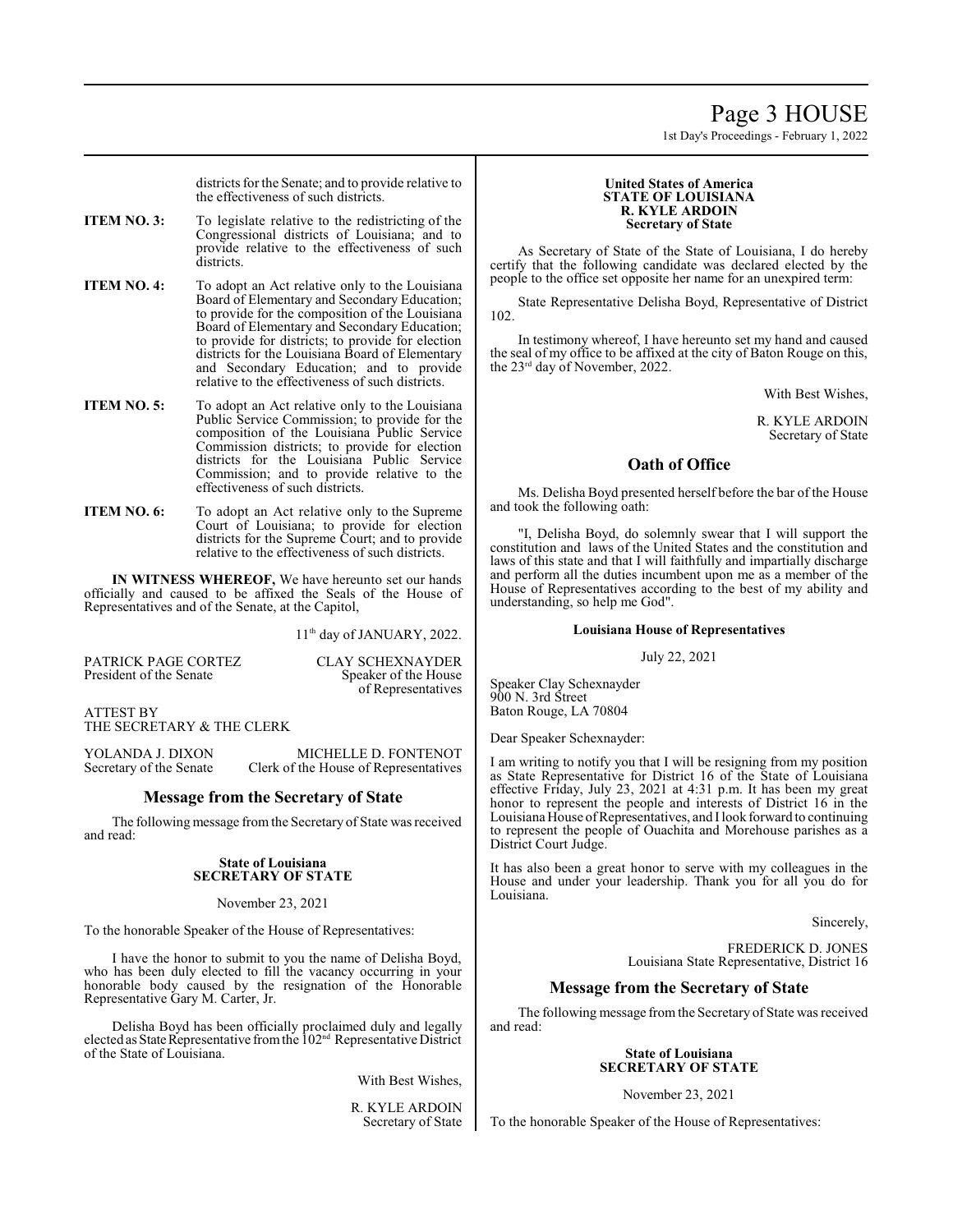# Page 4 HOUSE

1st Day's Proceedings - February 1, 2022

I have the honor to submit to you the name of Adrian Fisher, who has been duly elected to fill the vacancy occurring in your honorable body caused by the resignation of Frederick D. Jones.

Adrian Fisher has been officially proclaimed duly and legally elected as State Representative from the 16<sup>th</sup> Representative District of the State of Louisiana.

With Best Wishes,

R. KYLE ARDOIN Secretary of State

#### **United States of America STATE OF LOUISIANA R. KYLE ARDOIN Secretary of State**

As Secretary of State of the State of Louisiana, I do hereby certify that the following candidate was declared elected by the people to the office set opposite his name for an unexpired term:

State Representative Adrian Fisher, Representative of District 16.

In testimony whereof, I have hereunto set my hand and caused the seal of my office to be affixed at the city of Baton Rouge on this, the 23 rd day of November, 2022.

With Best Wishes,

R. KYLE ARDOIN Secretary of State

# **Oath of Office**

Mr. Adrian Fisher presented himself before the bar of the House and took the following oath:

"I, Adrian Fisher, do solemnly swear that I will support the constitution and laws of the United States and the constitution and laws of this state and that I will faithfully and impartially discharge and perform all the duties incumbent upon me as a member of the House of Representatives according to the best of my ability and understanding, so help me God".

#### **Motion**

On motion of Rep. Magee, the Speaker appointed the following special committee to notify the Governor that the House is convened and prepared to transact business: Reps. Edmonds, Fisher, Hollis, Landry and Seabaugh.

#### **Motion**

On motion of Rep. Magee, the Speaker appointed the following special committee to notify the Senate that the House is convened and prepared to transact business: Reps. Boyd, Cox, Crews, Fontenot and Geymann.

#### **Reports of Special Committees**

The special committee appointed to notify the Governor that the House had convened and was prepared to transact business reported that it had performed that duty.

The special committee appointed to notify the Senate that the House had convened and was prepared to transact business reported that it had performed that duty.

The Speaker thanked and discharged the committees.

## **Committee from the Senate**

A special committee from the Senate notified the House that the Senate has convened and is prepared to transact business.

The Speaker thanked and dismissed the committee.

#### **Louisiana House of Representatives**

January 9, 2022

Honorable Clay Schexnayder Speaker of the House 900 North 3rd Street Baton Rouge, Louisiana 70804

Mr. Speaker:

It is with a heavy heart and mixed emotions that I write to inform you that I will be resigning from the Louisiana House of Representatives effective January 28, 2022.

This decision did not come lightly, as I have thoroughly enjoyed representing the people of the 101st District, serving with my dynamic colleagues, who make up the fabric of Louisiana. After months of careful consideration, and through many conversations with family, and a lot of prayer, I have made the decision to continue my service to the great state of Louisiana in a different role, with the Biden-Harris Administration.

I have enjoyed working with you and I appreciate the friendship that has grown over the past 10 years, commencing with our swearing in on January 9, 2012. While we have many challenges to face as a state, and have not always agreed on how to fix them, I remain confident that our best days are ahead of us. I wish you, and the members, well throughout the duration of this term and I look forward to working with the body in my new role as our Regional VI Administrator for the United States Small Business Administration.

Again, my resignation is effective January 28, 2022, and I would request that you call an election to fill the unexpired term as soon as practical.

Yours in service,

EDWARD "TED" JAMES Representative, District 101

#### **STATE OF LOUISIANA Legislative Fiscal Office** BATON ROUGE

November 3, 2021

The Honorable Clay Schexnayder, Speaker of the House of Representatives The Honorable Patrick "Page" Cortez, President of the Senate 900 North 3rd Street Baton Rouge, LA 70802

Mr. Speaker and Mr. President:

My last official day as Legislative Fiscal Officer will be Friday, November 5, 2021. My retirement will start on Saturday, November 6th.

Thanks,

CHRISTOPHER A. KEATON Legislative Fiscal Officer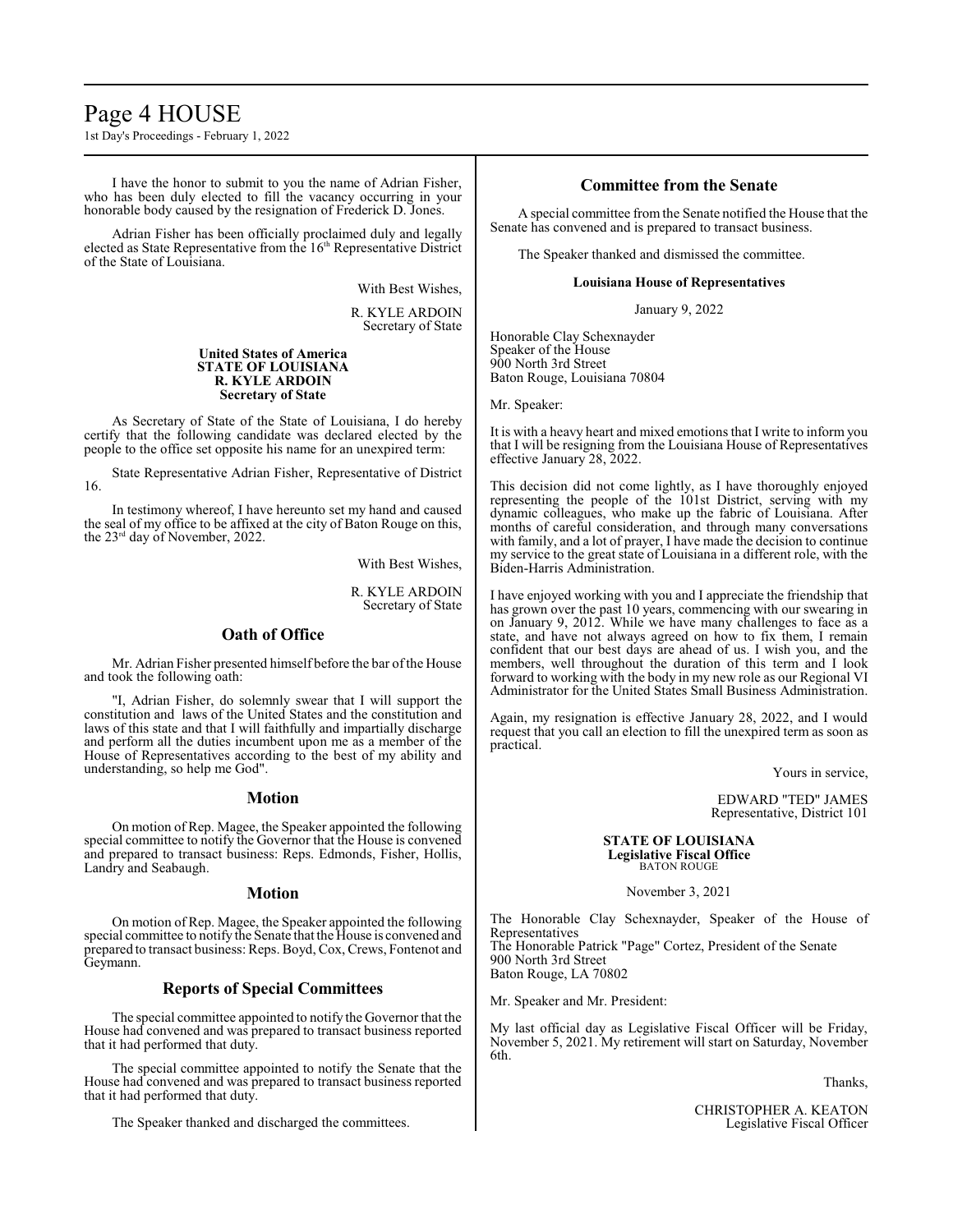# Page 5 HOUSE

1st Day's Proceedings - February 1, 2022

Louisiana Association of Independent Colleges and Universities, Inc.

December 10, 2021

The Honorable Clay Schexnayder Speaker of the House State Capitol P.O. Box 94062 Baton Rouge, LA 70804

Dear Speaker Schexnayder:

In accordance with R.S. 42:1132, the presidents or their designees of Centenary College, Dillard University, Franciscan Missionaries ofOur LadyUniversity, Louisiana Christian University, Loyola University, NewOrleans Baptist Theological Seminary, Saint Joseph Seminary College, Tulane University, University of Holy Cross and Xavier University constitute the nominating committee for the Louisiana Board of Ethics. By law, this nominating committee must submit at least five names to you for your consideration as Board ofEthics members whenever a vacancy occurs or terms expire.

The nominating committee met on December 9, 2021 on the campus of Franciscan Missionaries ofOur LadyUniversityand voted to recommend these individuals.

As required by law, we are submitting to you on this date, December 10, 2021, the names of the nominees for election by the House of Representatives. We consider it an honor to participate in the nomination process of this extremely important board.

Thank you.

Sincerely,

KENYA L. MESSER President, LAICU Designee

Louisiana State Board of Ethics Nominees submitted for election by Louisiana House of Representatives

December 10, 2021

#### **House A**

La Koshia Reconda Roberts - Incumbent 1436 Mitchell Street Lake Charles, LA 70607 lakoshia@robertsic.net 337-478-3374 318-261-0287

Christopher "Kim" Carver 7 Carriage Lane Mandeville, LA 70471 kimcarver@gulfbank.com 504-539-7320 (W) 504-450-9326 (C)

Matthew Putfark 2008 Lost Trail Lane Madisonville, LA 70447 mputfark@wcdefense.com 985-206-5337 (C) 504-831-7270 (H)

Cherrell Simms Taplin 606 Aurora Oaks Dr. New Orleans, LA 70131 cstaplin@liskow.com 504-556-4025 (W) 504-237-6339 $(C)$ 

Terry Lee Young 2104 Morning Glory Cir. Benton, LA 71006 tyoung@airlinebaptist.com  $318 - 746 - 3495$  (C)

### **House B**

Robert Warren Grand - Incumbent 539 Dunmoreland Dr. Shreveport, LA 71106 Eagrand8824@gmail.com 318-869-2272 (H) 318-573-9832 (C)

Philip Caples 724 Bushley St. Harrisonburg, LA 71340

Preferred mailing address: P.O. Box 444 Harrisonburg, LA 71340 Philip.caples@gmail.com 318-749-5295 (W)  $318 - 308 - 6269$  (C)

MaryAnn Coleman 4642 Newcomb Drive Baton Rouge, LA 70808 Maryann.coleman@mail.com 225-939-4842 (C)

Richard Washington 2111 Cynthia Lane Shreveport, LA 71118 Richard.washington@dot.gov

Jatavian Williams 6 Bear Creek Drive New Orleans, LA 70131 jwilliams@glagowilliaims.com 504-500-2020 (W)  $318-455-2944$  (C)

#### **Introduction of House Bills and Joint Resolutions**

The following named members introduced the following House Bills and Joint Resolutions, which were read the first time by their titles and placed upon the calendar for their second reading:

**HOUSE BILL NO. 1—** BY REPRESENTATIVES SCHEXNAYDER, MAGEE, AND STEFANSKI AN ACT

To enact R.S. 18:1276 and to repeal R.S. 18:1276.1, relative to congressional districts; to provide for the redistricting of Louisiana's congressional districts; to provide with respect to positions and offices, other than congressional, which are based upon congressional districts; to provide for the effectiveness; and to provide for related matters.

Read by title.

Lies over under the rules.